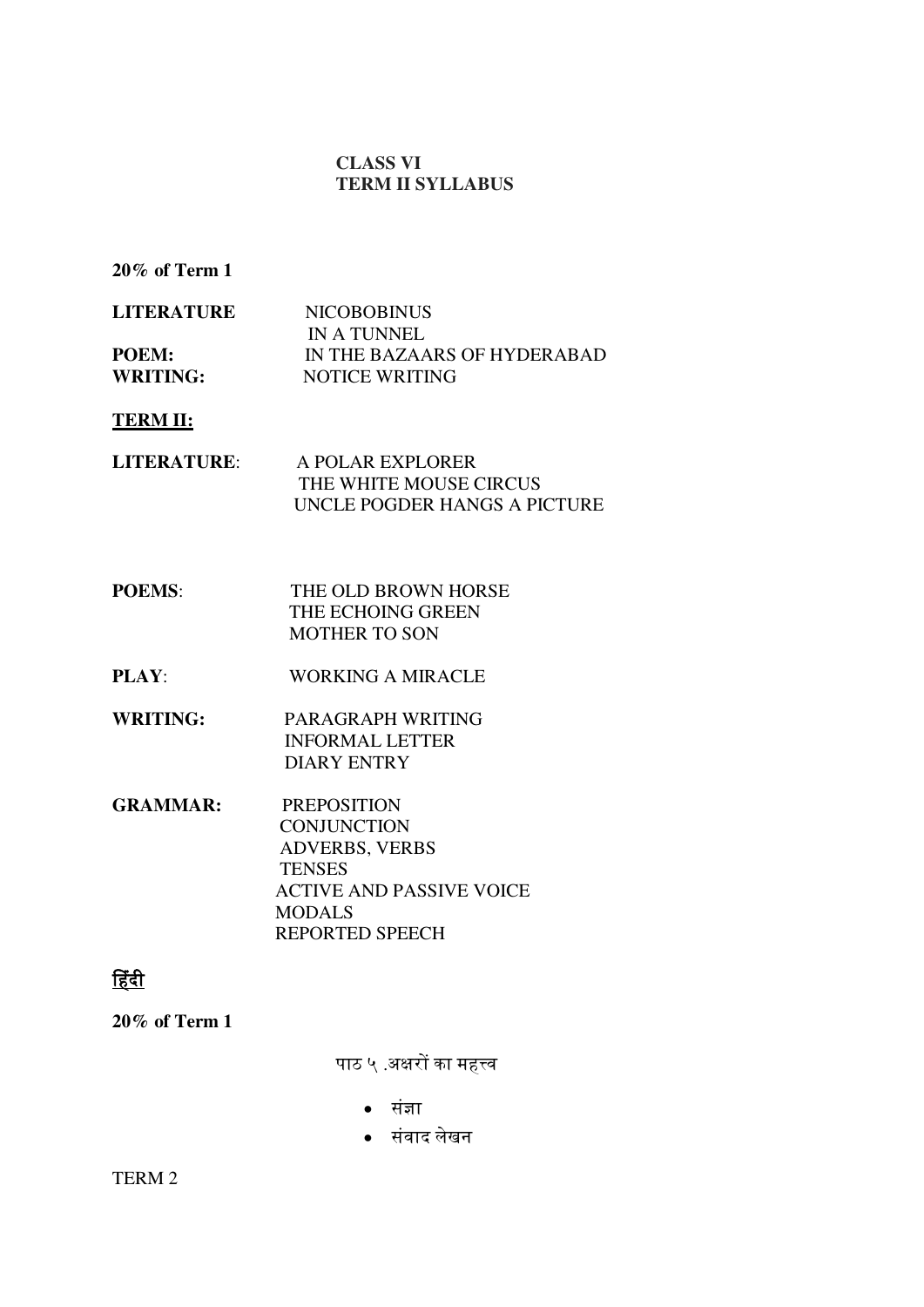# वसतिं भाग १

पाठ १०. झााँसी की रानी पाठ १३. मैं सबसे छोटी होऊँ पाठ १४. लोकगीत पाठ १५. नौकर पाठ १६. वन के मार्ग में पाठ १७. साँस – साँस में बाँस

# बाल रामकथा **(** परूक पस्ुततका **)**

|          | पाठ ८ सीता की खोज                                                    |
|----------|----------------------------------------------------------------------|
|          | पाठ ९ राम और सुग्रीव                                                 |
|          | पाठ १० लंका में हनुमान                                               |
|          | पाठ ११ लंका विजय                                                     |
|          | पाठ १२ राम का राज्याभिषेक                                            |
| व्याकरण  | विशेषण, अनेकार्थक शब्द, क्रिया, काल , मुहावरे,                       |
|          | क्रियाविशेषण,सम्बन्धबोधक, समुच्चयबोधक , अशुद्ध वाक्यों को शुद्ध करना |
| रचनात्मक | पत्र लेखन ( औपचारिक पत्र ), विज्ञापन लेखन, अनुच्छेद लेखन ,           |
|          | अपठित गद्यांश                                                        |

#### **MATHS**

## **20% of Term 1**

- WHOLE NUMBERS
- PLAYING WITH NUMBERS

## TERM 2

• FRACTIONS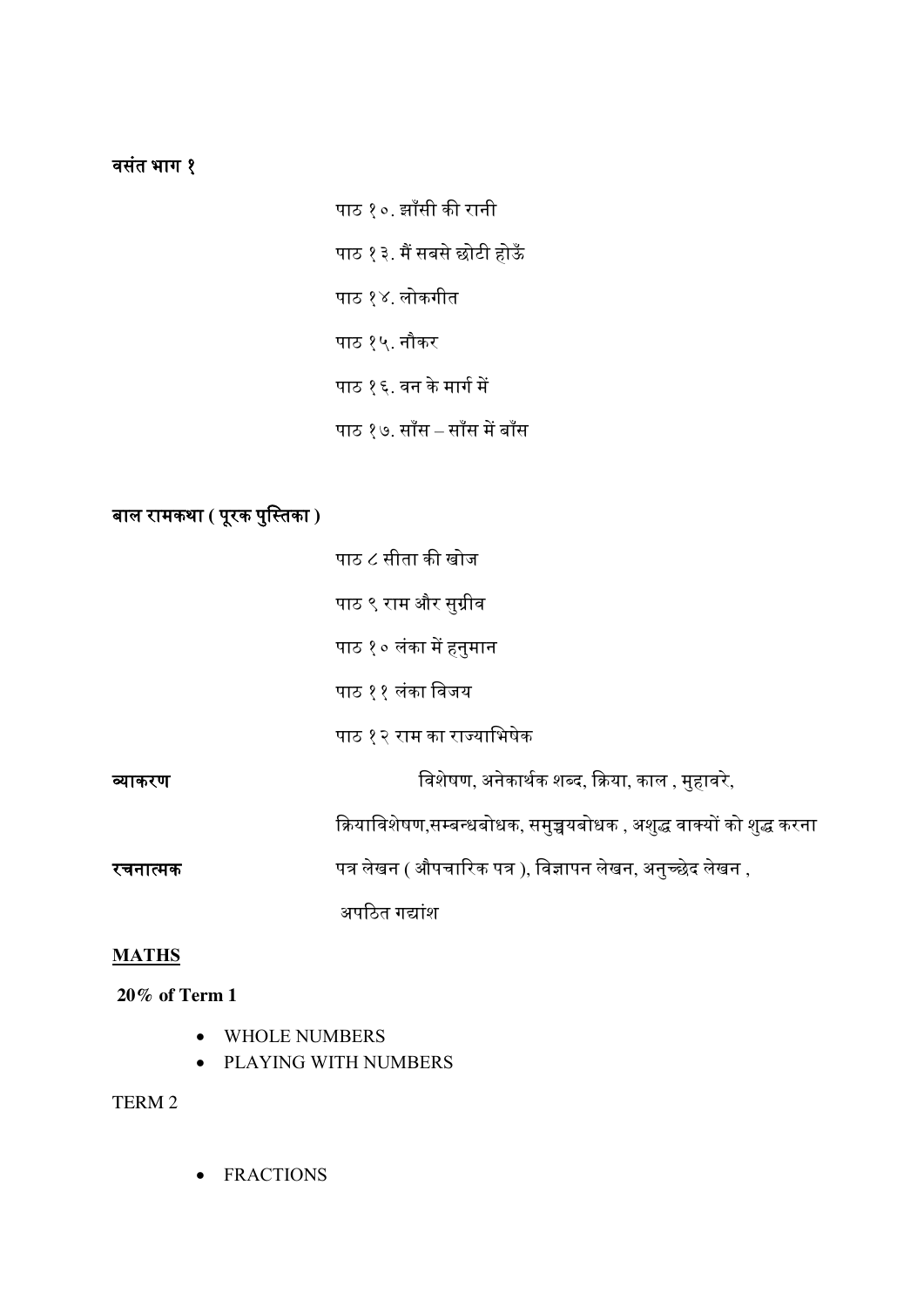- DECIMALS
- RATIO AND PROPORTION
- MENSURATION
- INTEGERS
- PRACTICAL GEOMETRY

## **SCIENCE**

### **20% of term 1**

- Ch7 Getting to know plants
- Ch12 Electricity and circuits

## **TERM 2**

- Ch8 Body movement
- Ch9 The living organisms and their surrounding
- Ch10 Motion and measurement of distance
- CH13 Fun with magnets
- CH14 Water
- CH15 Air around us

## **SOCIAL STUDIES**

#### **20% of Term 1:**

L-3 From gathering to growing food (History)

L-5 Panchayati raj (Civics)

## **Term 2**

## **HISTORY**:-

L-9 Vital villages and thriving towns

L-10 Traders, kings and pilgrims

L-11 New empires and kingdoms

## **GEOGRAPHY:-**

L-6 Major landforms of the earth

- L-7 Our country india
- L-8 India: climate, vegetation and wildlife

## **CIVICS:-**

L-6 Rural administration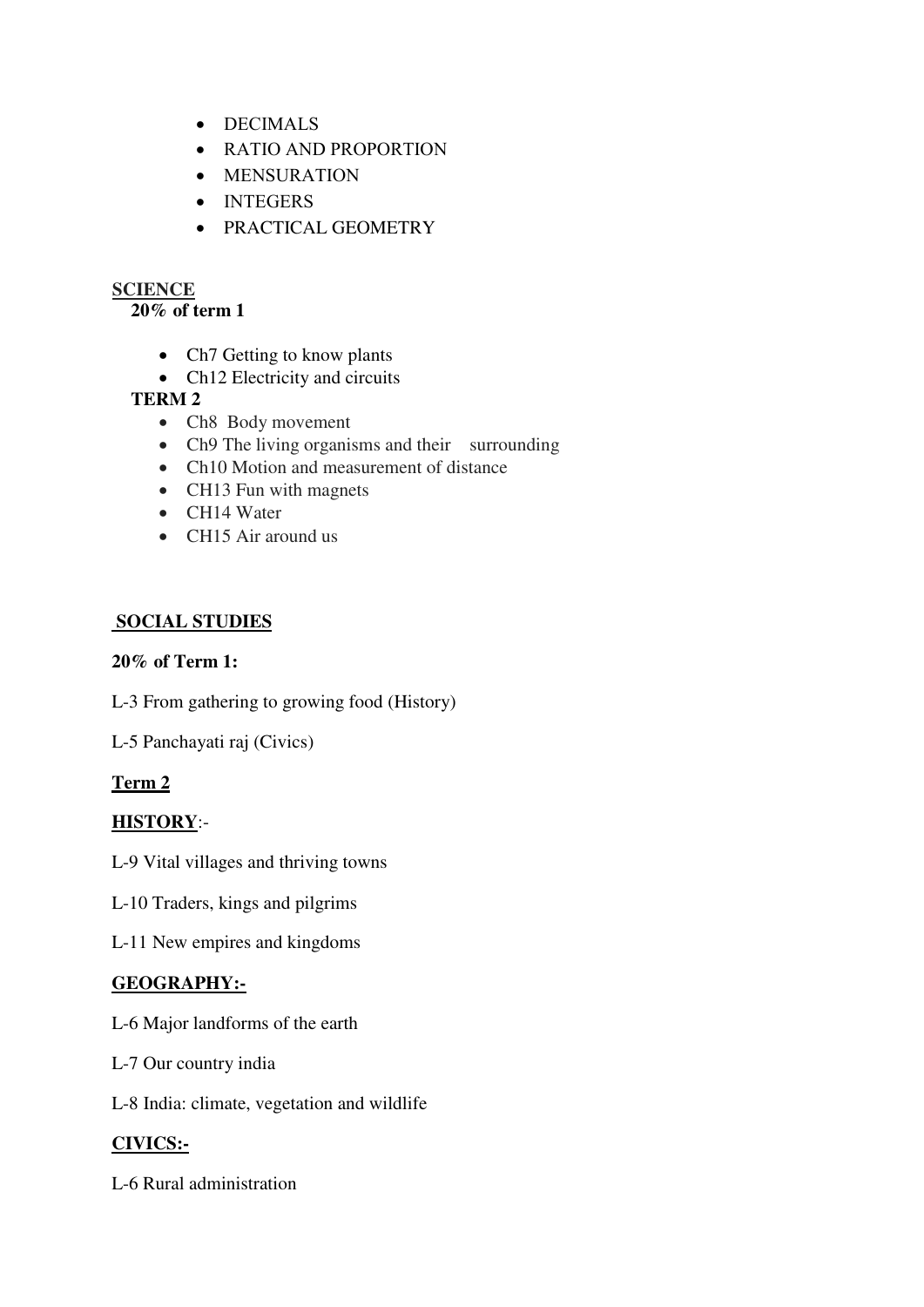#### L-7 Urban administration

#### **Maps from history and geography lessons**

#### **French**

#### **20% of Term 1**

Ch 0 Un coup d'oeil sur la France

Ch 6 Allons à l'école

Ch 7 Dan's in grand magasin

#### **TERM 2**

Ch 8 Les repas Ch 9 Ma Maison Ch 10 Une lettre de rouen Writing- Ma Maison Presentez- vous!

#### **SANSKRIT**

**20% of Term 1** - नयी दीपमस्णका **–** पाठ ६**.** अव्ययपदास्न**,** पाठ ७**.** कताकग ारक**:**

# नयी दीपमस्णका **-**

- पाठ ६. अव्ययपदास्न
- पाठ ७. कतागकारक:
- पाठ ८. कर्मकारक:
- पाठ ९. करणकारक:
- पाठ १०. सिंप्रदानकारक:
- पाठ ११. अपादानकारक:
- पाठ १२. सिंबिंधकारक:
- पाठ १३. अस्धकरणकारक:
- पाठ १४ सम्बोधनम
- पाठ 16. सिंख्यावास्चन: शब्दा: